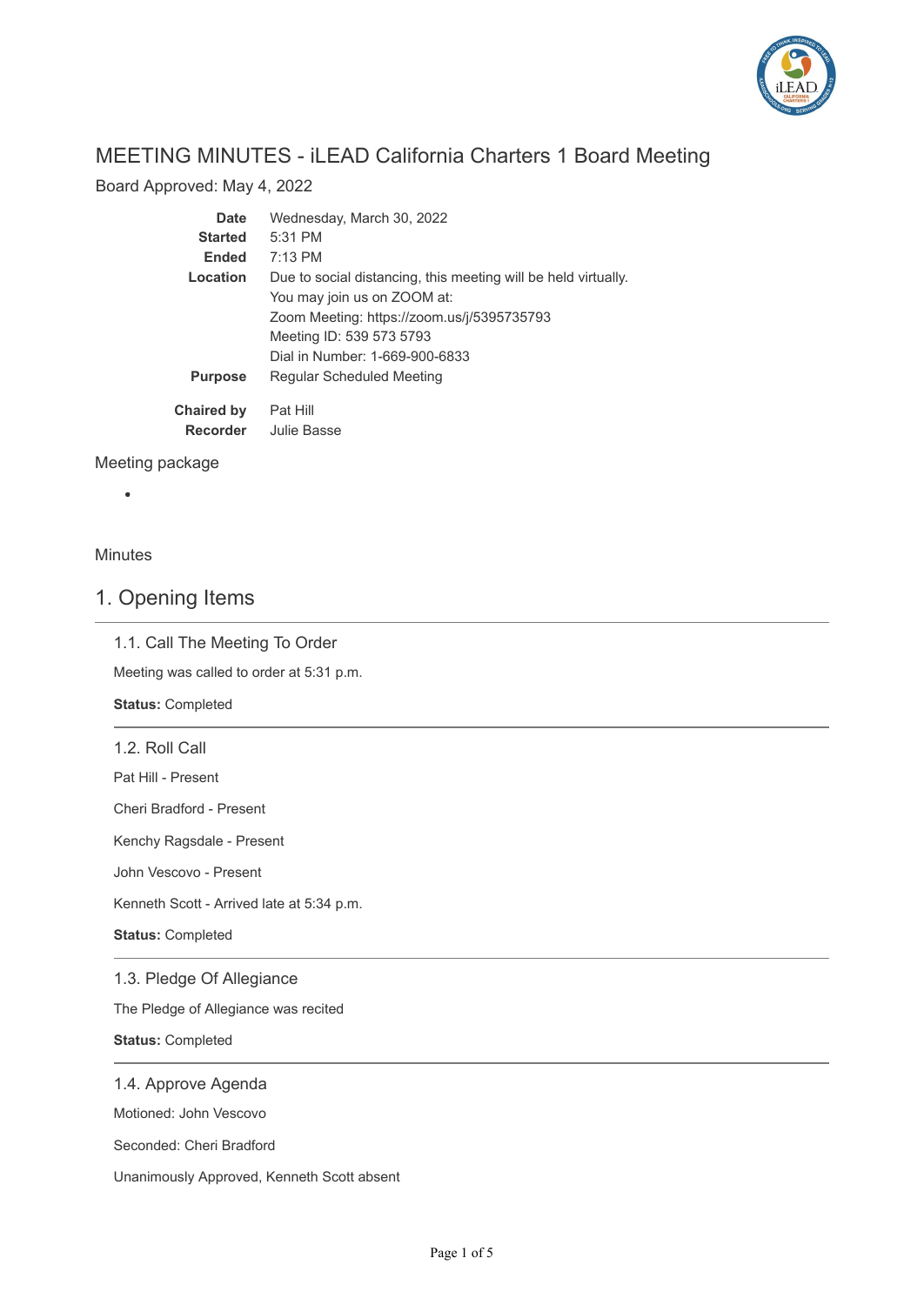

#### **Due date:**

**Status:** Completed

1.5. Approve Minutes

Motioned: John Vescovo

Seconded: Cheri Bradford

Unanimously Approved

**Due date:**

**Status:** Completed

## 2. Curriculum Moment

### 2.1. Curriculum Moment

AV Exploration Learners 1st grader Holly J. and 8th grader Azul presented this month's Curriculum Moment. Holly J. demonstrated her power vehicle to help the Earth. Azul described her 'split blanket' solution.

**Status:** Completed

### 3. Public Comments

#### 3.1. Public Comments

The public may address the iLEAD CA Charters 1 governing board regarding any item within the Board's jurisdiction whether or not that item appears on the agenda during this time. If you wish to address the Board, please complete a public comment card. Comments for the public will be limited to 3 minutes.

No public comment(s) were made

**Status:** Completed

### 4. Consent Items

4.1. Personnel Report

Motioned: John Vescovo

Seconded: Kenchy Ragsdale

Unanimously Approved

**Due date:**

**Status:** Completed

4.2. Check Register

Motioned: John Vescovo

Seconded: Kenchy Ragsdale

Unanimously Approved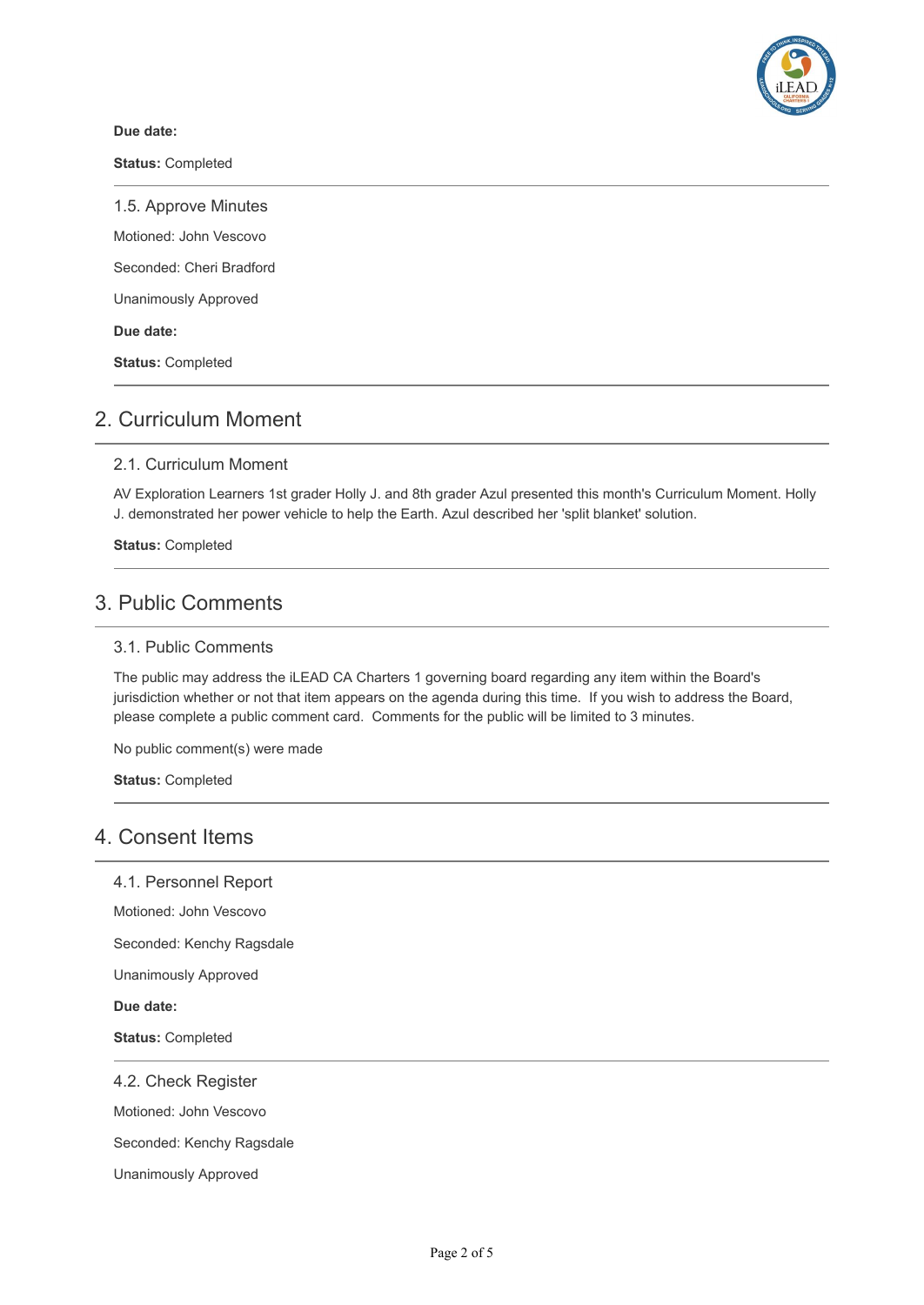

**Due date:**

**Status:** Completed

4.3. AB 361 Emergency Legislation Regarding Brown Act Meeting Requirements

Request approval of required Analysis of AB 361 Emergency Legislation regarding the ability of the Board and public to meet safely in person given measures to promote social distancing.

The Board decided the next meeting will be held virtually.

Motioned: John Vescovo

Seconded: Kenchy Ragsdale

Unanimously Approved

**Due date:**

**Status:** Completed

### 5. Discussion And Reports

#### 5.1. Learner Board Ambassador Report

Lisa Rittenhouse introduced 11th grader Daniel M., who is the ASB President and is dual enrolled in College. Daniel invited the Board Members to their Graduation Ceremony.

#### **Status:** Completed

#### 5.2. iLEAD Hybrid School Directors' Reports

Julia Kim with Amber Musick, Terri Budke and Talaya Coleman presented their Directors' Reports and answered questions of the Board.

**Status:** Completed

### 6. Action Items

#### 6.1. 2nd Interim Report

Request ratification of the 2021-2022 2nd Interim report.

Kelly O'Brien presented the 2nd Interim Report and answered questions of the Board.

Motion to Ratify: Kenchy Ragsdale

Seconded: Cheri Bradford

Unanimously Approved

**Due date:**

**Status:** Completed

#### 6.2. School Plan for Student Achievement

Request approval of School Plan For Student Acheivement which outlines the Title I, II, and IV programs put into place with the Federal Funding requested for this year.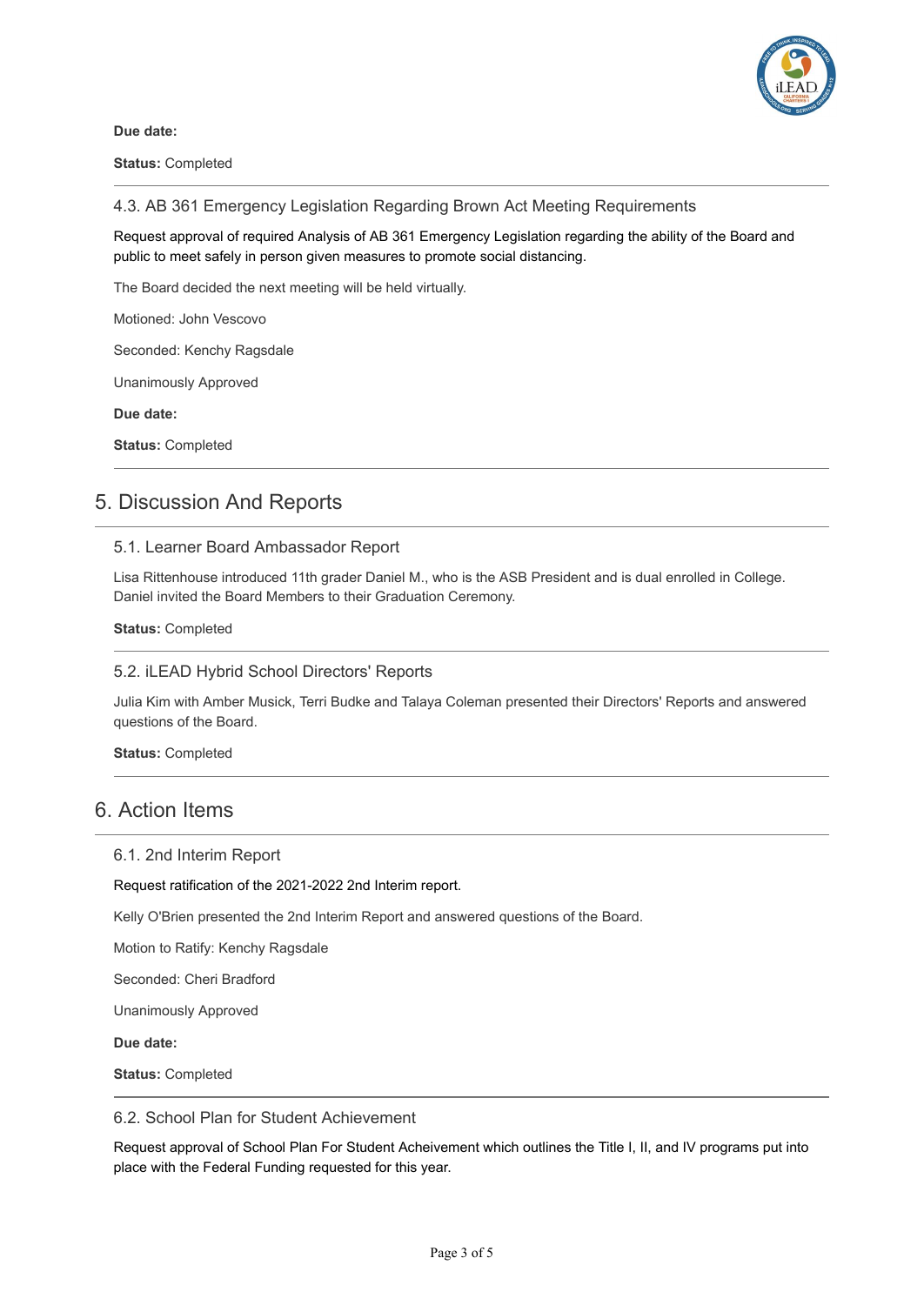

Allison Bravo presented the School Plan for Student Achievement and answered questions of the Board.

Motioned: John Vescovo

Seconded: Kenneth Scott

Unanimously Approved

**Due date:**

**Status:** Completed

6.3. Revised Mental Health Policy

Request renewal of the Revised Mental Health Policy.

<http://ileadstudentsupport.org/counseling>

Kathy Tempco presented the Revised Mental Health Policy and answered questions of the Board.

Motioned: Kenchy Ragsdale

Seconded: Cheri Bradford

Unanimously Approved

**Due date:**

**Status:** Completed

6.4. Residency Policy

Request approval of the Residency Policy as written.

Amanda Fischer presented the Residency Policy and answered questions of the Board.

Motioned: Cheri Bradford

Seconded: Kenneth Scott

Unanimously Approved

**Due date:**

**Status:** Completed

### 7. Comments

#### 7.1. Board Comments

Kenchy Ragsdale said he and Kenneth Scott were part of the WASC interview process and it went well.

**Status:** Completed

#### 7.2. CEO Comments

Dawn Evenson congratulated Pat Hill on his first meeting as President. She expressed gratitude to all who worked with the WASC visit. SCVi Facilitator Dustin Lengning has been selected to participate in the SOFIA program. Dawn requests a college acceptance update at the next meeting.

#### **Status:** Completed